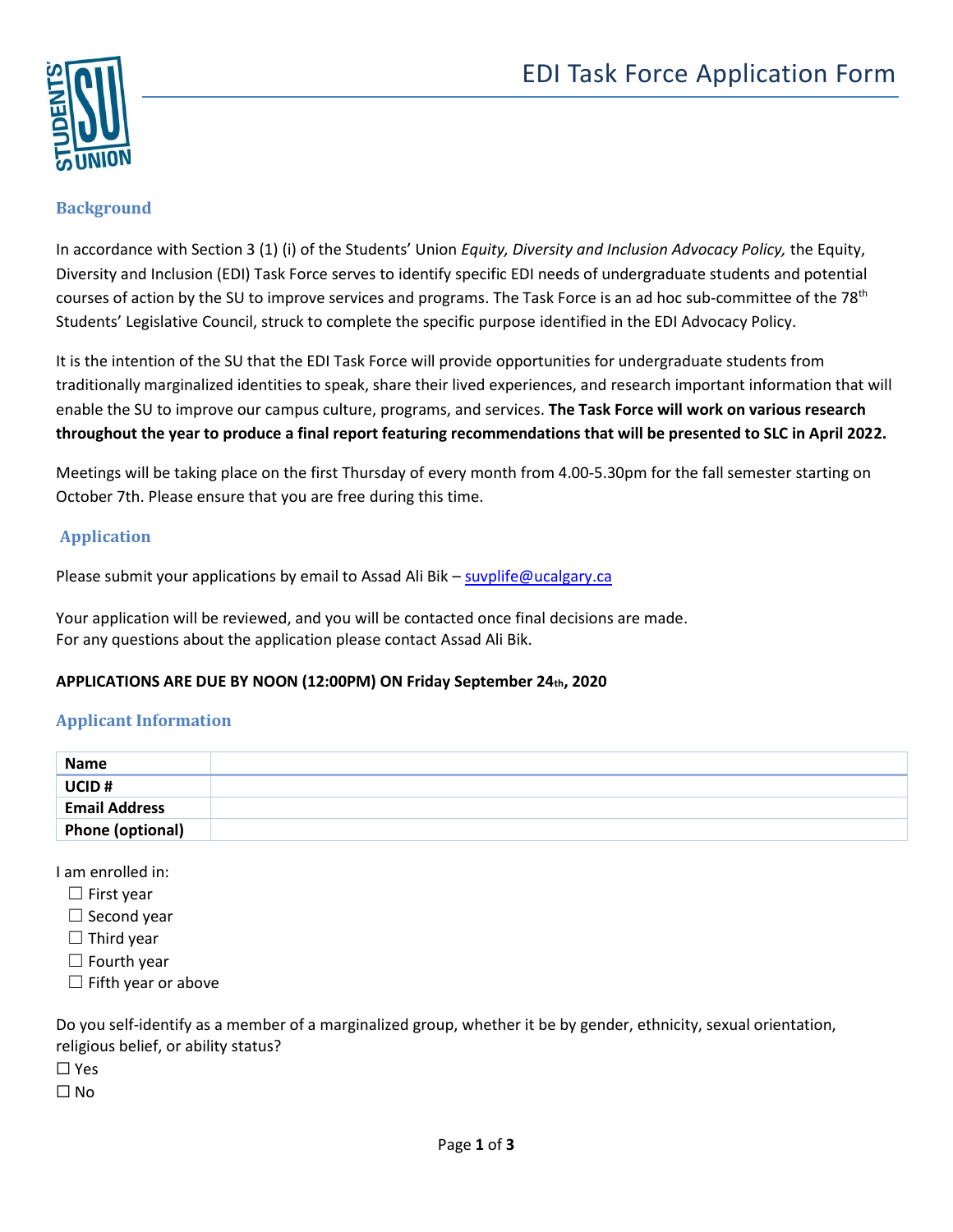If yes, and if you are comfortable, please share below.

Please list any relevant skills, knowledge, and experience that you may have with regards to Equity, Diversity and Inclusion. (Max 350 words)

If you have participated in campus life through student clubs, organizations (such as Residence Students' Association, or Writing Symbols Lodge), on-campus volunteer working, intervarsity activities, or similar, please detail your involvement below.

| Group | <b>Months Involved</b> | <b>Roles and Activities</b> |
|-------|------------------------|-----------------------------|
|       |                        |                             |
|       |                        |                             |
|       |                        |                             |
|       |                        |                             |
|       |                        |                             |
|       |                        |                             |